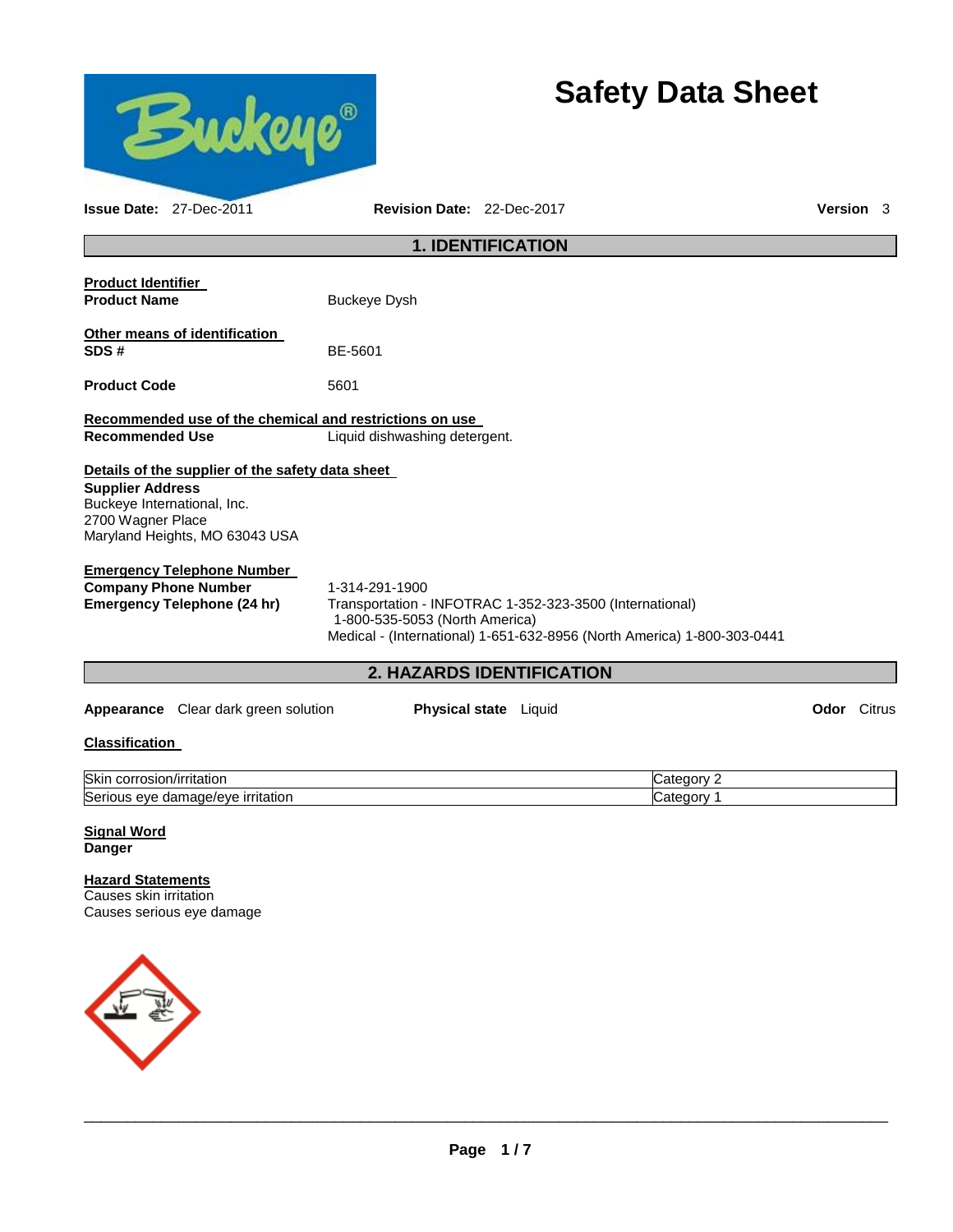# **Precautionary Statements - Prevention**

Wash face, hands and any exposed skin thoroughly after handling Wear protective gloves/protective clothing/eye protection/face protection

## **Precautionary Statements - Response**

IF IN EYES: Rinse cautiously with water for several minutes. Remove contact lenses, if present and easy to do. Continue rinsing Immediately call a poison center or doctor/physician

\_\_\_\_\_\_\_\_\_\_\_\_\_\_\_\_\_\_\_\_\_\_\_\_\_\_\_\_\_\_\_\_\_\_\_\_\_\_\_\_\_\_\_\_\_\_\_\_\_\_\_\_\_\_\_\_\_\_\_\_\_\_\_\_\_\_\_\_\_\_\_\_\_\_\_\_\_\_\_\_\_\_\_\_\_\_\_\_\_\_\_\_\_

IF ON SKIN: Wash with plenty of water and soap

If skin irritation occurs: Get medical advice/attention

Take off contaminated clothing and wash before reuse

# **3. COMPOSITION/INFORMATION ON INGREDIENTS**

| <b>Chemical Name</b>            | CAS No.        | Weight-% |
|---------------------------------|----------------|----------|
| Oxide<br>Lauramidopropvlamine ( | 792-31-2<br>וס | ن ا      |
| Dodecyl benzene sultonic acid   | 27176-87-0     | ◡        |

\*\*If Chemical Name/CAS No is "proprietary" and/or Weight-% is listed as a range, the specific chemical identity and/or percentage of composition has been withheld as a trade secret.\*\*

# **4. FIRST AID MEASURES**

# **First Aid Measures**

| <b>Eye Contact</b>                         | Rinse immediately with plenty of water, also under the eyelids, for at least 15 minutes.                                              |  |  |  |
|--------------------------------------------|---------------------------------------------------------------------------------------------------------------------------------------|--|--|--|
|                                            | Immediately call a poison center or doctor/physician.                                                                                 |  |  |  |
| <b>Skin Contact</b>                        | Wash off immediately with plenty of water for at least 15 minutes. If skin irritation persists,<br>call a physician.                  |  |  |  |
| <b>Inhalation</b>                          | Remove to fresh air.                                                                                                                  |  |  |  |
| Ingestion                                  | Drink 2-3 large glasses of water. Do NOT induce vomiting. Call a physician. Never give<br>anything by mouth to an unconscious person. |  |  |  |
| <b>Most important symptoms and effects</b> |                                                                                                                                       |  |  |  |
| <b>Symptoms</b>                            | Contact will cause irritation and redness to exposed areas. Can cause defatting of skin<br>tissue. Causes serious eye damage.         |  |  |  |
|                                            | Indication of any immediate medical attention and special treatment needed                                                            |  |  |  |
| <b>Notes to Physician</b>                  | Treat symptomatically. Dermatitis or other pre-existing skin conditions may be aggravated<br>by overexposure to this product.         |  |  |  |
| <b>5. FIRE-FIGHTING MEASURES</b>           |                                                                                                                                       |  |  |  |

# **Suitable Extinguishing Media**

Use extinguishing measures that are appropriate to local circumstances and the surrounding environment.

#### **Unsuitable Extinguishing Media** Not determined.

# **Specific Hazards Arising from the Chemical**

Combustion products may be toxic.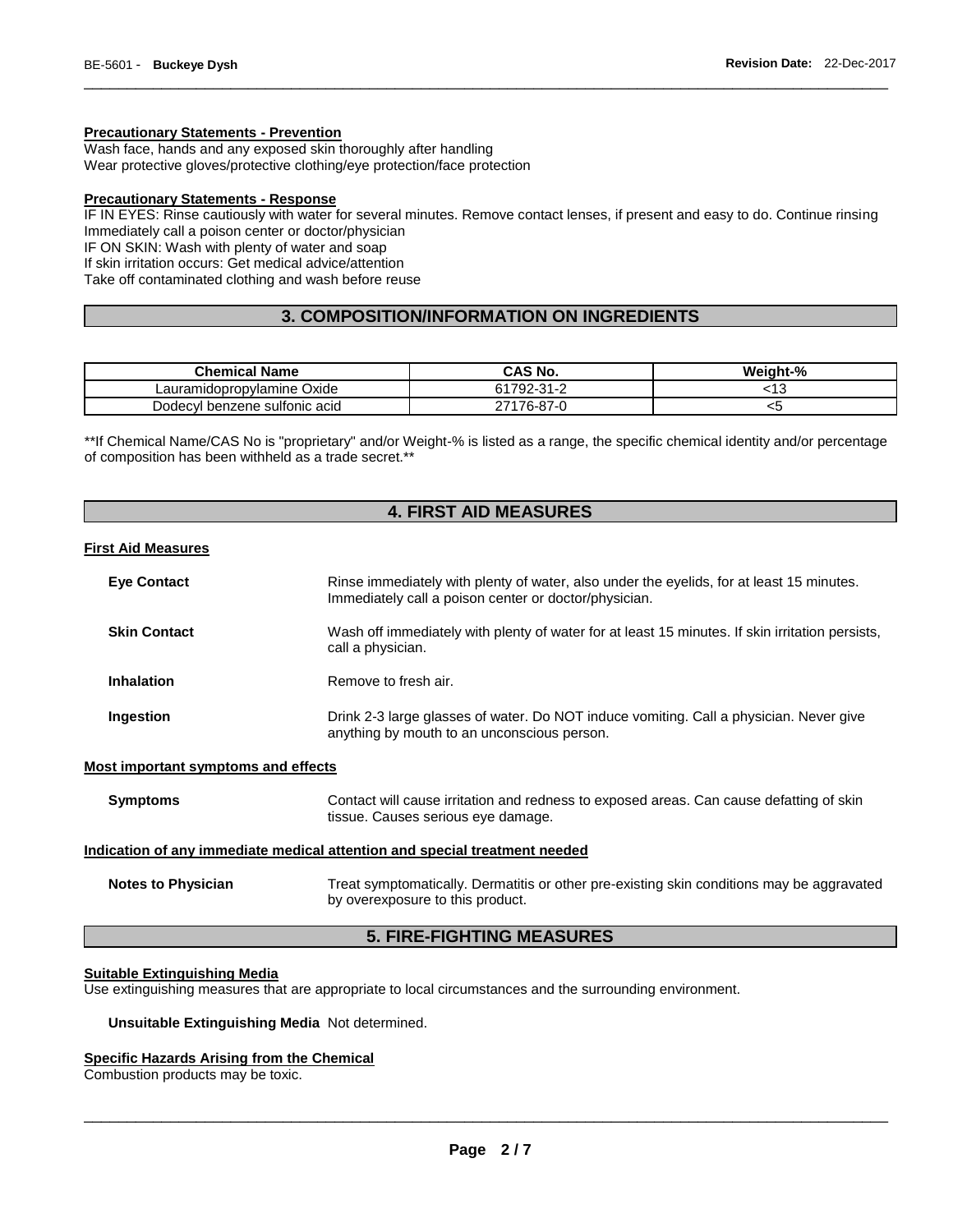# **Hazardous Combustion Products** Carbon oxides. Nitrogen oxides (NOx). Oxides of sulfur.

#### **Protective equipment and precautions for firefighters**

As in any fire, wear self-contained breathing apparatus pressure-demand, MSHA/NIOSH (approved or equivalent) and full protective gear.

\_\_\_\_\_\_\_\_\_\_\_\_\_\_\_\_\_\_\_\_\_\_\_\_\_\_\_\_\_\_\_\_\_\_\_\_\_\_\_\_\_\_\_\_\_\_\_\_\_\_\_\_\_\_\_\_\_\_\_\_\_\_\_\_\_\_\_\_\_\_\_\_\_\_\_\_\_\_\_\_\_\_\_\_\_\_\_\_\_\_\_\_\_

|                                                                       | <b>6. ACCIDENTAL RELEASE MEASURES</b>                                                                                                                                      |  |  |
|-----------------------------------------------------------------------|----------------------------------------------------------------------------------------------------------------------------------------------------------------------------|--|--|
|                                                                       | Personal precautions, protective equipment and emergency procedures                                                                                                        |  |  |
| <b>Personal Precautions</b>                                           | Use personal protective equipment as required.                                                                                                                             |  |  |
| <b>Environmental precautions</b>                                      |                                                                                                                                                                            |  |  |
| <b>Environmental precautions</b>                                      | See Section 12 for additional Ecological Information.                                                                                                                      |  |  |
| Methods and material for containment and cleaning up                  |                                                                                                                                                                            |  |  |
| <b>Methods for Containment</b>                                        | Prevent further leakage or spillage if safe to do so.                                                                                                                      |  |  |
| <b>Methods for Clean-Up</b>                                           | Pick up with mop, wet/dry vac, or absorbent material. Rinse area with clear water and allow<br>floor to dry before allowing traffic.                                       |  |  |
|                                                                       | <b>7. HANDLING AND STORAGE</b>                                                                                                                                             |  |  |
| <b>Precautions for safe handling</b>                                  |                                                                                                                                                                            |  |  |
| <b>Advice on Safe Handling</b>                                        | Keep out of the reach of children. Wash face, hands and any exposed skin thoroughly after<br>handling. Wear protective gloves/protective clothing and eye/face protection. |  |  |
| Conditions for safe storage, including any incompatibilities          |                                                                                                                                                                            |  |  |
| <b>Storage Conditions</b>                                             | Keep containers tightly closed in a dry, cool and well-ventilated place. Keep container<br>closed when not in use. Store at room temperature.                              |  |  |
| <b>Incompatible Materials</b>                                         | Chlorine bleach.                                                                                                                                                           |  |  |
|                                                                       | 8. EXPOSURE CONTROLS/PERSONAL PROTECTION                                                                                                                                   |  |  |
| <b>Exposure Guidelines</b>                                            | No exposure limits noted for ingredient(s).                                                                                                                                |  |  |
| Appropriate engineering controls                                      |                                                                                                                                                                            |  |  |
| <b>Engineering Controls</b>                                           | Ventilation systems.                                                                                                                                                       |  |  |
| Individual protection measures, such as personal protective equipment |                                                                                                                                                                            |  |  |
| <b>Eye/Face Protection</b>                                            | When using product, do not rub eyes.                                                                                                                                       |  |  |
| <b>Skin and Body Protection</b>                                       | Rubber gloves. Suitable protective clothing.                                                                                                                               |  |  |
| <b>Respiratory Protection</b>                                         | No protective equipment is needed under normal use conditions.                                                                                                             |  |  |
|                                                                       | General Hygiene Considerations Handle in accordance with good industrial hygiene and safety practice. Wash hands<br>thoroughly after handling.                             |  |  |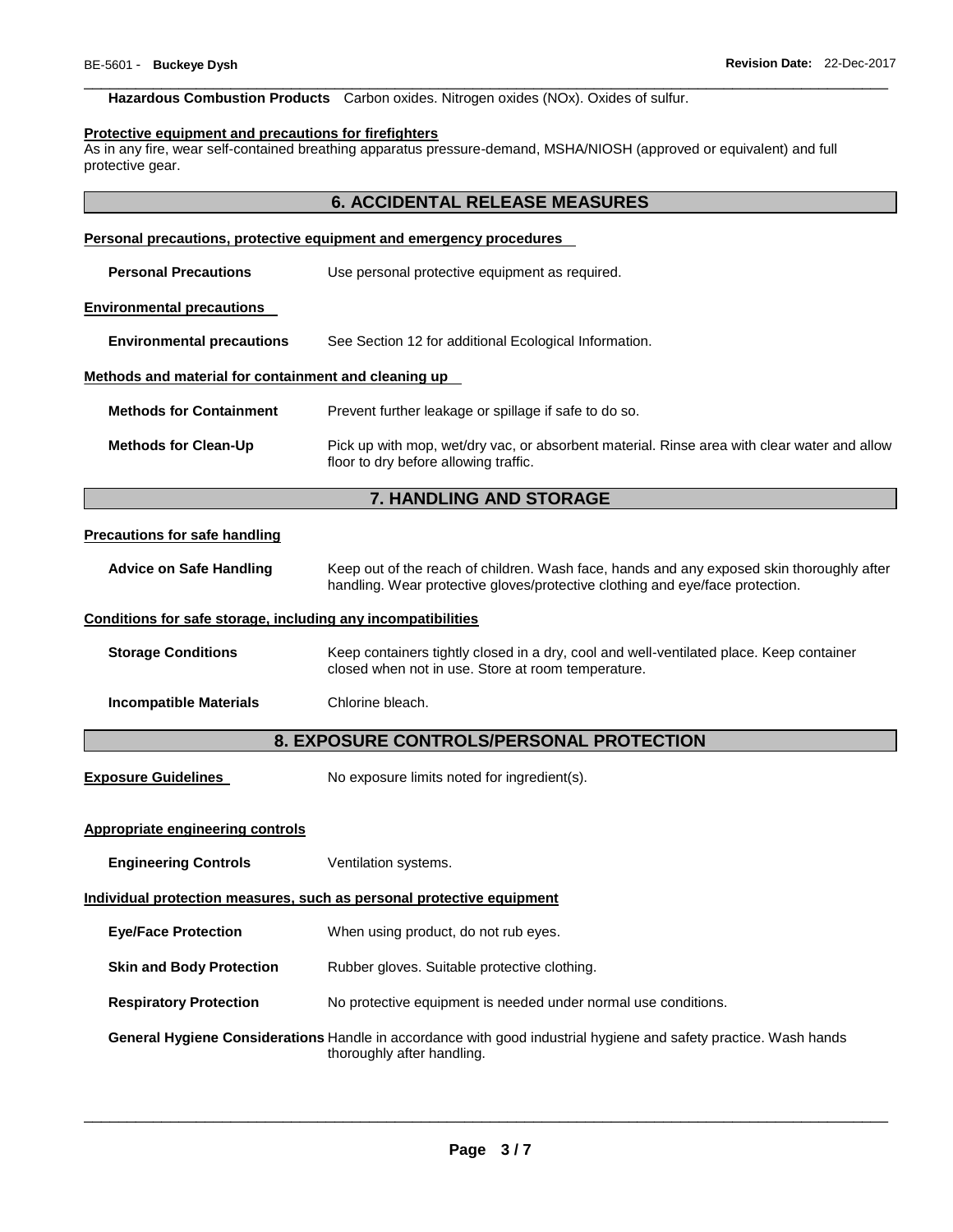# **9. PHYSICAL AND CHEMICAL PROPERTIES**

\_\_\_\_\_\_\_\_\_\_\_\_\_\_\_\_\_\_\_\_\_\_\_\_\_\_\_\_\_\_\_\_\_\_\_\_\_\_\_\_\_\_\_\_\_\_\_\_\_\_\_\_\_\_\_\_\_\_\_\_\_\_\_\_\_\_\_\_\_\_\_\_\_\_\_\_\_\_\_\_\_\_\_\_\_\_\_\_\_\_\_\_\_

# **Information on basic physical and chemical properties**

| <b>Physical state</b><br>Appearance<br><b>Color</b> | Liquid<br>Clear dark green solution<br>Dark green                       | Odor<br><b>Odor Threshold</b> | Citrus<br>Not determined |
|-----------------------------------------------------|-------------------------------------------------------------------------|-------------------------------|--------------------------|
| <b>Property</b><br>pH                               | <b>Values</b><br>$7.0 \pm 0.2$ (conc)<br>$7.2 \pm 0.2$ (1:128 dilution) | Remarks • Method              |                          |
| <b>Melting Point/Freezing Point</b>                 | Not determined                                                          |                               |                          |
| <b>Boiling Point/Boiling Range</b>                  | 100 °C / 212 °F                                                         |                               |                          |
| <b>Flash Point</b>                                  | None                                                                    |                               |                          |
| <b>Evaporation Rate</b>                             | 1.0                                                                     | (Water = 1)                   |                          |
| <b>Flammability (Solid, Gas)</b>                    | n/a-liquid                                                              |                               |                          |
| <b>Flammability Limits in Air</b>                   |                                                                         |                               |                          |
| <b>Upper Flammability Limits</b>                    | Not applicable                                                          |                               |                          |
| <b>Lower Flammability Limit</b>                     | Not applicable                                                          |                               |                          |
| <b>Vapor Pressure</b>                               | Not determined                                                          |                               |                          |
| <b>Vapor Density</b>                                | Not determined                                                          |                               |                          |
| <b>Relative Density</b>                             | 1.03                                                                    |                               |                          |
| <b>Water Solubility</b>                             | Infinite                                                                |                               |                          |
| Solubility in other solvents                        | Not determined                                                          |                               |                          |
| <b>Partition Coefficient</b>                        | Not determined                                                          |                               |                          |
| <b>Auto-ignition Temperature</b>                    | Not determined                                                          |                               |                          |
| <b>Decomposition Temperature</b>                    | Not determined                                                          |                               |                          |
| <b>Kinematic Viscosity</b>                          | Not determined                                                          |                               |                          |
| <b>Dynamic Viscosity</b>                            | Not determined                                                          |                               |                          |
| <b>Explosive Properties</b>                         | Not determined                                                          |                               |                          |
| <b>Oxidizing Properties</b>                         | Not determined                                                          |                               |                          |

# **10. STABILITY AND REACTIVITY**

# **Reactivity**

**Not reactive under normal conditions.** 

# **Chemical Stability**

Stable under recommended storage conditions.

# **Possibility of Hazardous Reactions**

None under normal processing.

**Hazardous Polymerization** Hazardous polymerization does not occur.

**Conditions to Avoid** Keep out of reach of children.

#### **Incompatible Materials** Chlorine bleach.

**Hazardous Decomposition Products** Carbon oxides. Nitrogen oxides (NOx). Sulfur oxides.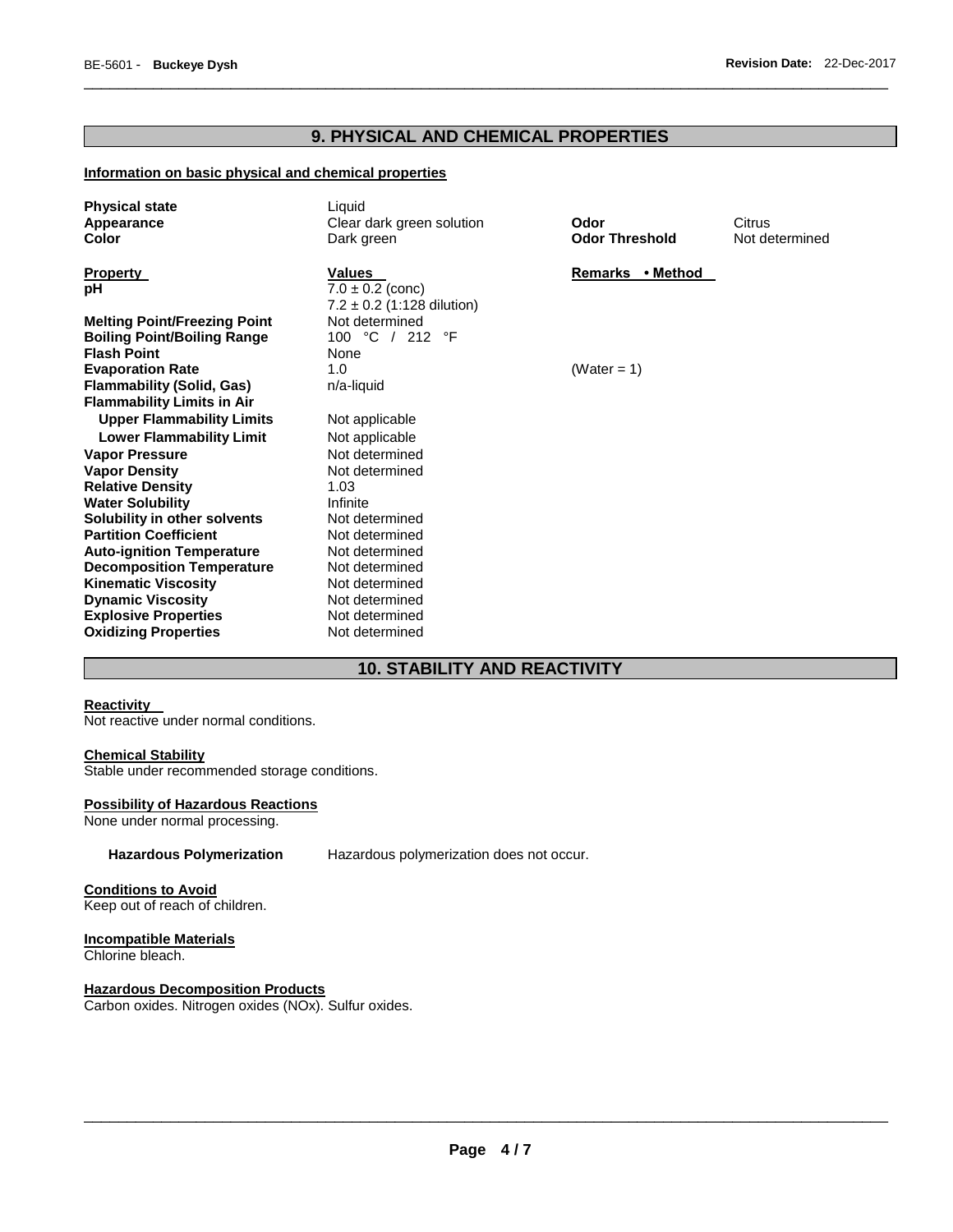# \_\_\_\_\_\_\_\_\_\_\_\_\_\_\_\_\_\_\_\_\_\_\_\_\_\_\_\_\_\_\_\_\_\_\_\_\_\_\_\_\_\_\_\_\_\_\_\_\_\_\_\_\_\_\_\_\_\_\_\_\_\_\_\_\_\_\_\_\_\_\_\_\_\_\_\_\_\_\_\_\_\_\_\_\_\_\_\_\_\_\_\_\_ **11. TOXICOLOGICAL INFORMATION**

# **Information on likely routes of exposure**

| <b>Product Information</b> | Product does not present an acute toxicity hazard based on known or supplied information |
|----------------------------|------------------------------------------------------------------------------------------|
| <b>Eve Contact</b>         | Causes serious eye damage.                                                               |
| <b>Skin Contact</b>        | Not expected to be a skin irritant during prescribed use.                                |
| <b>Inhalation</b>          | Avoid breathing vapors or mists.                                                         |
| Ingestion                  | Do not ingest.                                                                           |

#### **Component Information**

| <b>Chemical Name</b>                        | Oral LD50                         | Dermal LD50                  | <b>Inhalation LC50</b>                |  |
|---------------------------------------------|-----------------------------------|------------------------------|---------------------------------------|--|
| Ethoxylated Polyoxypropylene                | = 16 g/kg<br>( Rat ) = 5700 mg/kg |                              | $(Rat)$ 4 h<br>$= 320 \text{ mg/m}^3$ |  |
| $9003 - 11 - 6$                             | Rat )                             |                              |                                       |  |
| Sodium xylenesulfonate<br>1300-72-7         | = 1000 mg/kg<br>(Rat)             |                              |                                       |  |
| Dodecyl benzene sulfonic acid<br>27176-87-0 | (Rat)<br>= 1260 mg/kg             | (Rabbit)<br>631 - 1000 mg/kg |                                       |  |

# **Information on physical, chemical and toxicological effects**

**Symptoms** Please see section 4 of this SDS for symptoms.

# **Delayed and immediate effects as well as chronic effects from short and long-term exposure**

**Carcinogenicity** Based on the information provided, this product does not contain any carcinogens or potential carcinogens as listed by OSHA, IARC or NTP.

# **Numerical measures of toxicity**

Not determined

# **12. ECOLOGICAL INFORMATION**

#### **Ecotoxicity**

The product is not classified as environmentally hazardous. However, this does not exclude the possibility that large or frequent spills can have a harmful or damaging effect on the environment.

#### **Component Information**

| <b>Chemical Name</b>          | Algae/aquatic plants         | Fish                               | Crustacea                     |  |
|-------------------------------|------------------------------|------------------------------------|-------------------------------|--|
| Dodecyl benzene sulfonic acid | 29: 96 h Pseudokirchneriella | 10.8: 96 h Oncorhynchus mykiss     | 5.88: 48 h Daphnia magna mg/L |  |
| 27176-87-0                    | subcapitata mg/L EC50        | mg/L LC50 static 3.5 - 10: 96 h    | EC50                          |  |
|                               |                              | Brachydanio rerio mg/L LC50 static |                               |  |

# **Persistence/Degradability**

Not determined.

#### **Bioaccumulation** Not determined.

**Mobility**

Not determined

# **Other Adverse Effects**

Not determined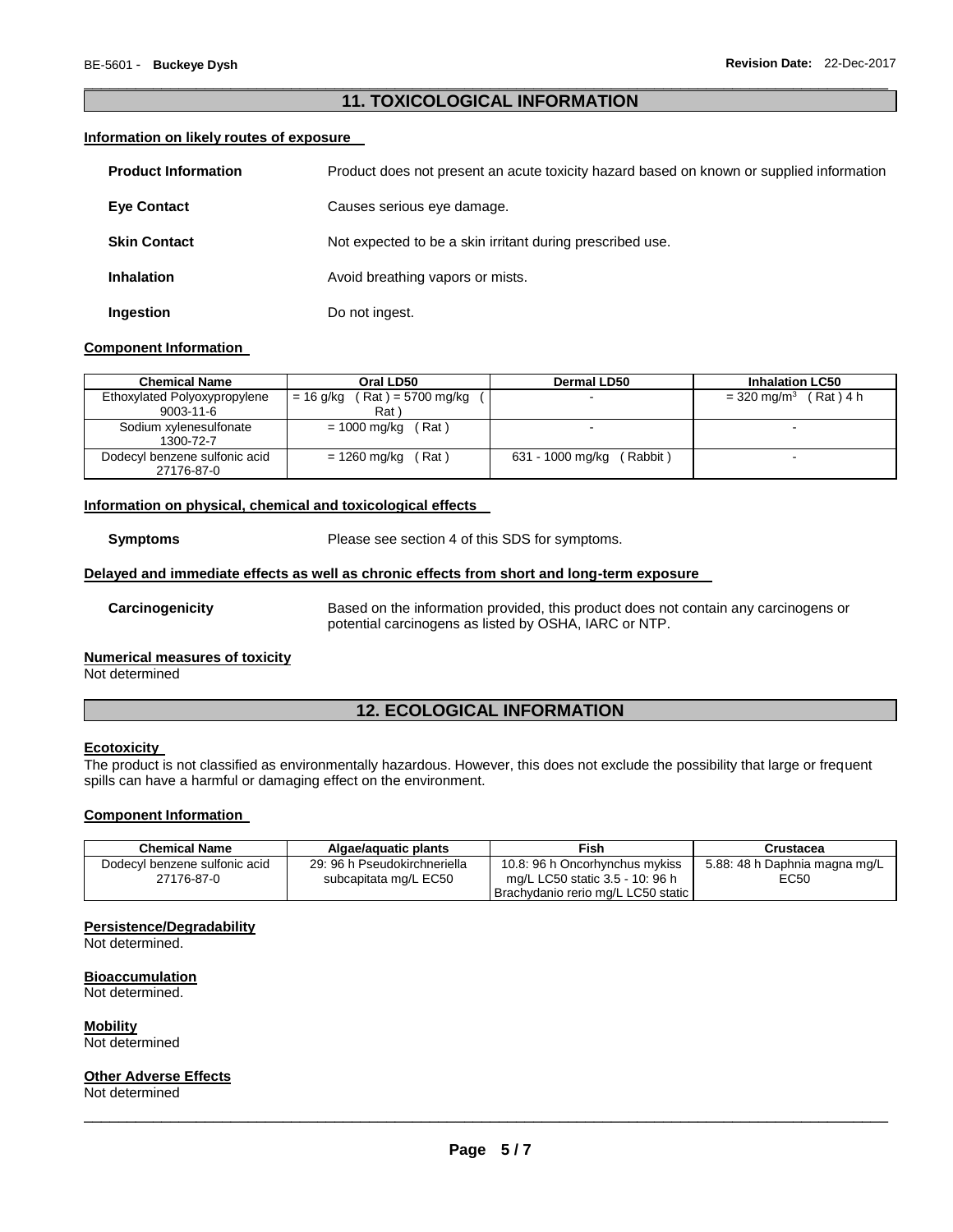# \_\_\_\_\_\_\_\_\_\_\_\_\_\_\_\_\_\_\_\_\_\_\_\_\_\_\_\_\_\_\_\_\_\_\_\_\_\_\_\_\_\_\_\_\_\_\_\_\_\_\_\_\_\_\_\_\_\_\_\_\_\_\_\_\_\_\_\_\_\_\_\_\_\_\_\_\_\_\_\_\_\_\_\_\_\_\_\_\_\_\_\_\_ **13. DISPOSAL CONSIDERATIONS**

### **Waste Treatment Methods**

| <b>Disposal of Wastes</b>     | Disposal should be in accordance with applicable regional, national and local laws and<br>regulations. |
|-------------------------------|--------------------------------------------------------------------------------------------------------|
| <b>Contaminated Packaging</b> | Disposal should be in accordance with applicable regional, national and local laws and<br>regulations. |

# **14. TRANSPORT INFORMATION**

| <b>Note</b> | Please see current shipping paper for most up to date shipping information, including<br>exemptions and special circumstances. |
|-------------|--------------------------------------------------------------------------------------------------------------------------------|
| <u>DOT</u>  | Not regulated                                                                                                                  |
| <b>IATA</b> | Not regulated                                                                                                                  |
| <b>IMDG</b> | Not regulated                                                                                                                  |

# **15. REGULATORY INFORMATION**

# **International Inventories**

| <b>Chemical Name</b>             | TSCA | <b>DSL/NDSL EINECS/E</b> | LINCS | <b>ENCS</b> | <b>IECSC</b> | <b>KECL</b> | <b>PICCS</b> | <b>AICS</b> |
|----------------------------------|------|--------------------------|-------|-------------|--------------|-------------|--------------|-------------|
| Lauramidopropylamine<br>Oxide    | X    | х                        | х     | Present     | X            |             |              |             |
| Ethoxylated<br>Polyoxypropylene  |      | X                        |       | Present     | X            | Present     | x            |             |
| Sodium xylenesulfonate           | Χ    | Χ                        |       | Present     | Χ            | Present     |              |             |
| Dodecyl benzene sulfonic<br>acid | Χ    | Χ                        | х     | Present     | X            | Present     | X            |             |

#### **Legend:**

*TSCA - United States Toxic Substances Control Act Section 8(b) Inventory* 

*DSL/NDSL - Canadian Domestic Substances List/Non-Domestic Substances List* 

*EINECS/ELINCS - European Inventory of Existing Chemical Substances/European List of Notified Chemical Substances* 

*ENCS - Japan Existing and New Chemical Substances* 

*IECSC - China Inventory of Existing Chemical Substances* 

*KECL - Korean Existing and Evaluated Chemical Substances* 

*PICCS - Philippines Inventory of Chemicals and Chemical Substances* 

*AICS - Australian Inventory of Chemical Substances* 

# **US Federal Regulations**

# **CERCLA**

| <b>Chemical Name</b>          | <b>Hazardous Substances RQs</b> | <b>CERCLA/SARA RQ</b> | <b>Reportable Quantity (RQ)</b> |
|-------------------------------|---------------------------------|-----------------------|---------------------------------|
| Dodecyl benzene sulfonic acid | 1000 lb                         |                       | $\,$ 1000 lb final RQ<br>RQ.    |
| 27176-87-0                    |                                 |                       | RQ 454 kg final RQ              |

# **SARA 311/312 Hazard Categories**

This material, as supplied, does not contain any substances subject to the requirements of SARA Sections 311/312 (40 CFR 370)

#### **SARA 313**

Not determined